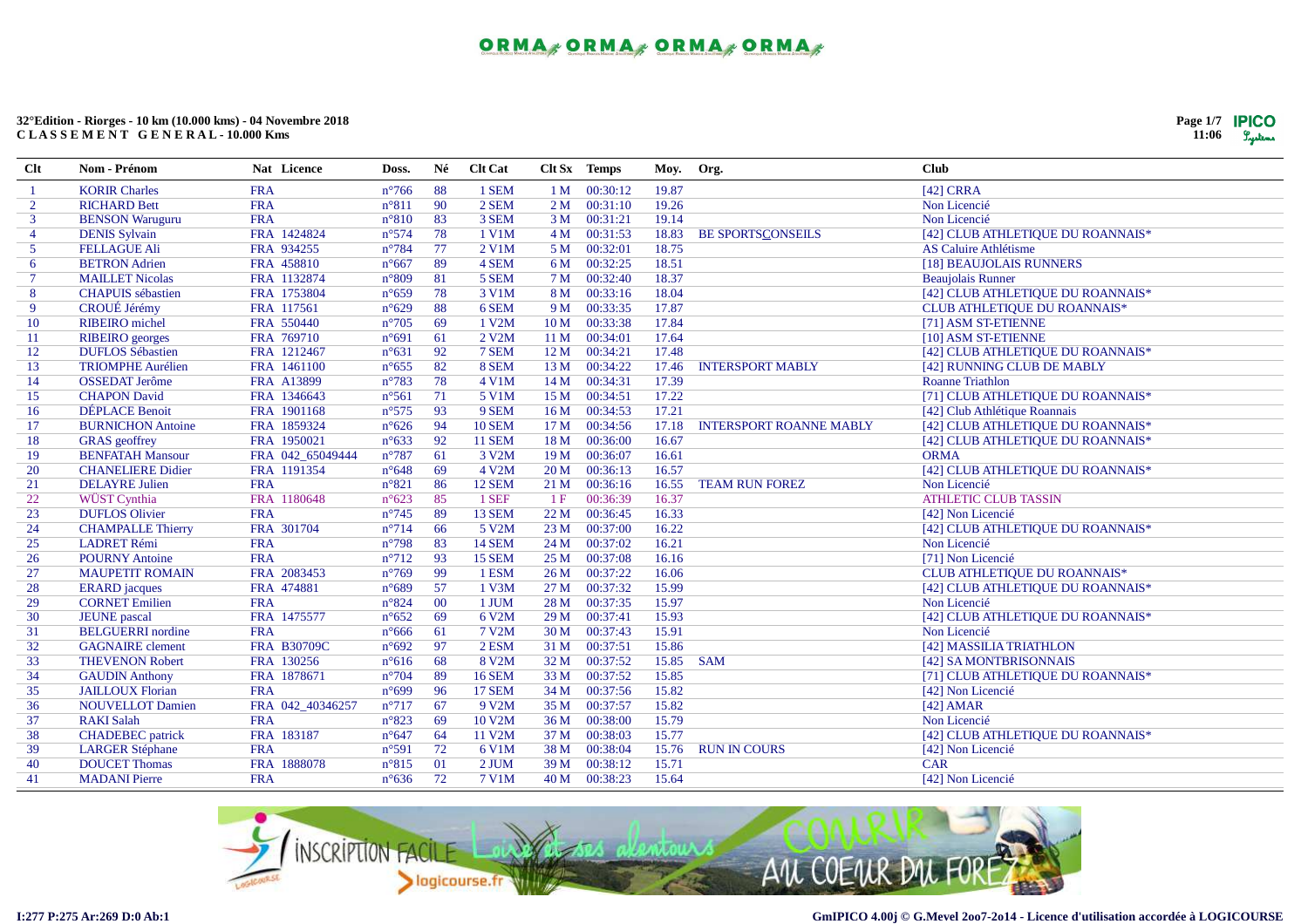

| Clt | Nom - Prénom                 | Nat Licence        | Doss.           | Né             | <b>Clt Cat</b> |      | Clt Sx Temps | Moy.  | Org.                               | <b>Club</b>                           |
|-----|------------------------------|--------------------|-----------------|----------------|----------------|------|--------------|-------|------------------------------------|---------------------------------------|
| 42  | <b>CUPILLARD Christiophe</b> | <b>FRA</b>         | $n^{\circ}751$  | 83             | <b>18 SEM</b>  | 41 M | 00:38:26     | 15.62 |                                    | [42] Non Licencié                     |
| 43  | <b>MABBOUX Marc</b>          | FRA 1182495        | $n^{\circ}803$  | 81             | <b>19 SEM</b>  | 42 M | 00:38:28     | 15.60 |                                    | <b>CAR</b>                            |
| 44  | <b>RIVIERE Sylvain</b>       | <b>FRA</b>         | $n^{\circ}664$  | 82             | <b>20 SEM</b>  | 43 M | 00:38:29     | 15.60 |                                    | [42] Non Licencié                     |
| 45  | <b>OVISTE</b> franck         | FRA 466101         | $n^{\circ}601$  | 69             | 12 V2M         | 44 M | 00:38:31     |       | 15.58 CAR                          | [69] CLUB ATHLETIQUE DU ROANNAIS*     |
| 46  | <b>VASSAL Fabrice</b>        | FRA 555718         | $n^{\circ}617$  | 60             | 13 V2M         | 45 M | 00:38:38     | 15.53 |                                    | [35] EACC DOMPIERRE                   |
| 47  | <b>GESTIN Luc</b>            | <b>FRA</b>         | $n^{\circ}583$  | 81             | <b>21 SEM</b>  | 46 M | 00:38:43     | 15.50 | LG COACH                           | [42] Non Licencié                     |
| 48  | <b>BARTHOLLET</b> nicolas    | <b>FRA</b>         | $n^{\circ}656$  | 80             | <b>22 SEM</b>  | 47 M | 00:38:44     | 15.50 |                                    | [42] Non Licencié                     |
| 49  | <b>BÉAL</b> thierry          | FRA 1570492        | $n^{\circ}625$  | 72             | 8 V1M          | 48 M | 00:38:59     | 15.39 |                                    | [42] LA FOULEE FOREZIENNE*            |
| 50  | <b>MAQUET Diane</b>          | FRA 1121504        | $n^{\circ}802$  | 77             | 1 V1F          | 2F   | 00:39:04     | 15.36 |                                    | <b>CAR</b>                            |
| 51  | <b>AGOUD Yassine</b>         | <b>FRA</b>         | $n^{\circ}761$  | 88             | <b>23 SEM</b>  | 49 M | 00:39:07     | 15.34 |                                    | [42] Non Licencié                     |
| 52  | FARGE Jérémie                | <b>FRA</b>         | $n^{\circ}698$  | 93             | <b>24 SEM</b>  | 50 M | 00:39:08     | 15.34 |                                    | [42] Non Licencié                     |
| 53  | <b>WOLF Marcel</b>           | FRA 042_40346041   | $n^{\circ}763$  | 64             | 14 V2M         | 51 M | 00:39:10     | 15.32 |                                    | <b>ORMA</b>                           |
| 54  | <b>SOUCHON Cedric</b>        | <b>FRA</b>         | $n^{\circ}642$  | 83             | <b>25 SEM</b>  | 52 M | 00:39:10     | 15.32 |                                    | Non Licencié                          |
| 55  | <b>COPET</b> jeremy          | <b>FRA</b>         | $n^{\circ}660$  | 81             | <b>26 SEM</b>  | 53 M | 00:39:16     | 15.29 |                                    | [42] Non Licencié                     |
| 56  | <b>POIZAT</b> laurie         | FRA 558646         | $n^{\circ}605$  | 92             | $2$ SEF        | 3F   | 00:39:16     | 15.28 |                                    | [63] ASPTT CLERMONT ATHLETISME        |
| 57  | PEIXOTO Jeremy               | FRA 116281         | $n^{\circ}602$  | 90             | <b>27 SEM</b>  | 54 M | 00:39:16     | 15.28 |                                    | [63] ASPTT CLERMONT ATHLETISME        |
| 58  | <b>ISNARD Christian</b>      | <b>FRA</b>         | $n^{\circ}634$  | 72             | 9 V1M          | 55 M | 00:39:25     | 15.23 |                                    | Non Licencié                          |
| 59  | <b>RUBERTI Mattéo</b>        | <b>FRA B00605C</b> | $n^{\circ}611$  | 02             | 1 CAM          | 56 M | 00:39:39     | 15.14 | <b>TEAM RUBERTI</b>                | [42] COMITE SPORTIF DU LAC DES SAPINS |
| 60  | <b>RUBERTI Frédéric</b>      | <b>FRA</b>         | $n^{\circ}748$  | 74             | 10 V1M         | 57 M | 00:39:39     | 15.13 |                                    | [42] Non Licencié                     |
| 61  | <b>JOUBERT Hervé</b>         | FRA 600710         | $n^{\circ}589$  | 54             | 2 V3M          | 58 M | 00:39:42     | 15.12 |                                    | [42] CLUB ATHLETIQUE DU ROANNAIS*     |
| 62  | <b>FERREIRA Sylvain</b>      | <b>FRA</b>         | $n^{\circ}580$  | 79             | 11 V1M         | 59 M | 00:39:55     | 15.04 |                                    | [42] Non Licencié                     |
| 63  | <b>BOINON</b> Aurélien       | <b>FRA</b>         | $n^{\circ}668$  | 80             | <b>28 SEM</b>  | 60 M | 00:40:01     | 15.00 |                                    | Non Licencié                          |
| 64  | <b>BUISSON Hervé</b>         | <b>FRA</b>         | $n^{\circ}805$  | 71             | 12 V1M         | 61 M | 00:40:03     | 14.99 |                                    | Non Licencié                          |
| 65  | PIGNOL pierre                | FRA 606206         | $n^{\circ}683$  | 63             | 15 V2M         | 62 M | 00:40:03     | 14.98 | <b>SAM</b>                         | [42] SA MONTBRISONNAIS                |
| 66  | <b>BOUTARANE</b> fred        | FRA 1863264        | $n^{\circ}658$  | 73             | 13 V1M         | 63 M | 00:40:30     | 14.82 |                                    | [42] RC MABLY                         |
| 67  | <b>FORGE Quentin</b>         | <b>FRA</b>         | $n^{\circ}674$  | 93             | <b>29 SEM</b>  | 64 M | 00:40:34     | 14.80 |                                    | [69] Non Licencié                     |
| 68  | <b>BASILE Alberto</b>        | FRA 1216244        | $n^{\circ}552$  | 79             | 14 V1M         | 65 M | 00:40:45     | 14.73 |                                    | [42] CLUB ATHLETIQUE DU ROANNAIS*     |
| 69  | <b>MURARD Gilles</b>         | <b>FRA</b>         | $n^{\circ}806$  | 72             | 15 V1M         | 66 M | 00:40:46     | 14.72 |                                    | AL Charlieu                           |
| 70  | <b>LESNARD</b> Stéphane      | FRA 4,20E+11       | $n^{\circ}816$  | 81             | <b>30 SEM</b>  | 67 M | 00:40:50     | 14.70 |                                    | <b>CAR</b>                            |
| 71  | <b>SEIGNERET Vincent</b>     | <b>FRA</b>         | $n^{\circ}825$  | 0 <sup>0</sup> | 3 JUM          | 68 M | 00:40:54     | 14.68 |                                    | Non Licencié                          |
| 72  | <b>COMBY</b> david           | FRA 1295334        | $n^{\circ}567$  | 70             | 16 V1M         | 69 M | 00:40:58     | 14.65 |                                    | [42] CLUB ATHLETIQUE DU ROANNAIS*     |
| 73  | <b>CHASSIGNOLLE Michel</b>   | FRA 1638799        | $n^{\circ}562$  | 59             | 3 V3M          | 70 M | 00:41:20     | 14.52 |                                    | [42] CLUB ATHLETIQUE DU ROANNAIS*     |
| 74  | <b>POIREL Jean-Claude</b>    | <b>FRA A10763C</b> | $n^{\circ}788$  | 68             | 16 V2M         | 71 M | 00:41:26     | 14.49 |                                    | Sézanne Athlé                         |
| 75  | <b>MONTET</b> lionel         | <b>FRA</b>         | $n^{\circ}639$  | 72             | 17 V1M         | 72 M | 00:41:29     | 14.47 | RUNNING CLUB DE COUBLANC           | [71] Non Licencié                     |
| 76  | <b>PURAVET Mourad</b>        | FRA 2049137        | $n^{\circ}$ 734 | 73             | 18 V1M         | 73 M | 00:41:32     | 14.45 |                                    | [42] ORMA                             |
| 77  | <b>MARQUET Grégory</b>       | FRA 275394         | $n^{\circ}778$  | 80             | <b>31 SEM</b>  | 74 M | 00:41:32     | 14.45 |                                    | <b>ORMA</b>                           |
| 78  | FERNANDES Raphaël            | FRA 042_98948253   | $n^{\circ}777$  | 73             | 19 V1M         | 75 M | 00:41:32     | 14.45 |                                    | <b>ORMA</b>                           |
| 79  | <b>VERNASSIERE Gilles</b>    | FRA 860944         | $n^{\circ}644$  | 58             | 4 V3M          | 76 M | 00:41:33     | 14.44 | <b>CLUB ATHLÉTIQUE DU ROANNAIS</b> | [42] CLUB ATHLETIQUE DU ROANNAIS*     |
| 80  | <b>ATTIA Abdel</b>           | FRA 042_98948251   | $n^{\circ}725$  | 73             | 20 V1M         | 77 M | 00:41:38     | 14.42 |                                    | [42] ORMA                             |
| 81  | <b>QUATRESOUS Damien</b>     | <b>FRA</b>         | $n^{\circ}606$  | 80             | <b>32 SEM</b>  | 78 M | 00:41:38     | 14.41 |                                    | Non Licencié                          |
| 82  | <b>PATERNA Christophe</b>    | <b>FRA</b>         | $n^{\circ}756$  | 73             | 21 V1M         | 79 M | 00:41:39     | 14.41 |                                    | [42] Non Licencié                     |

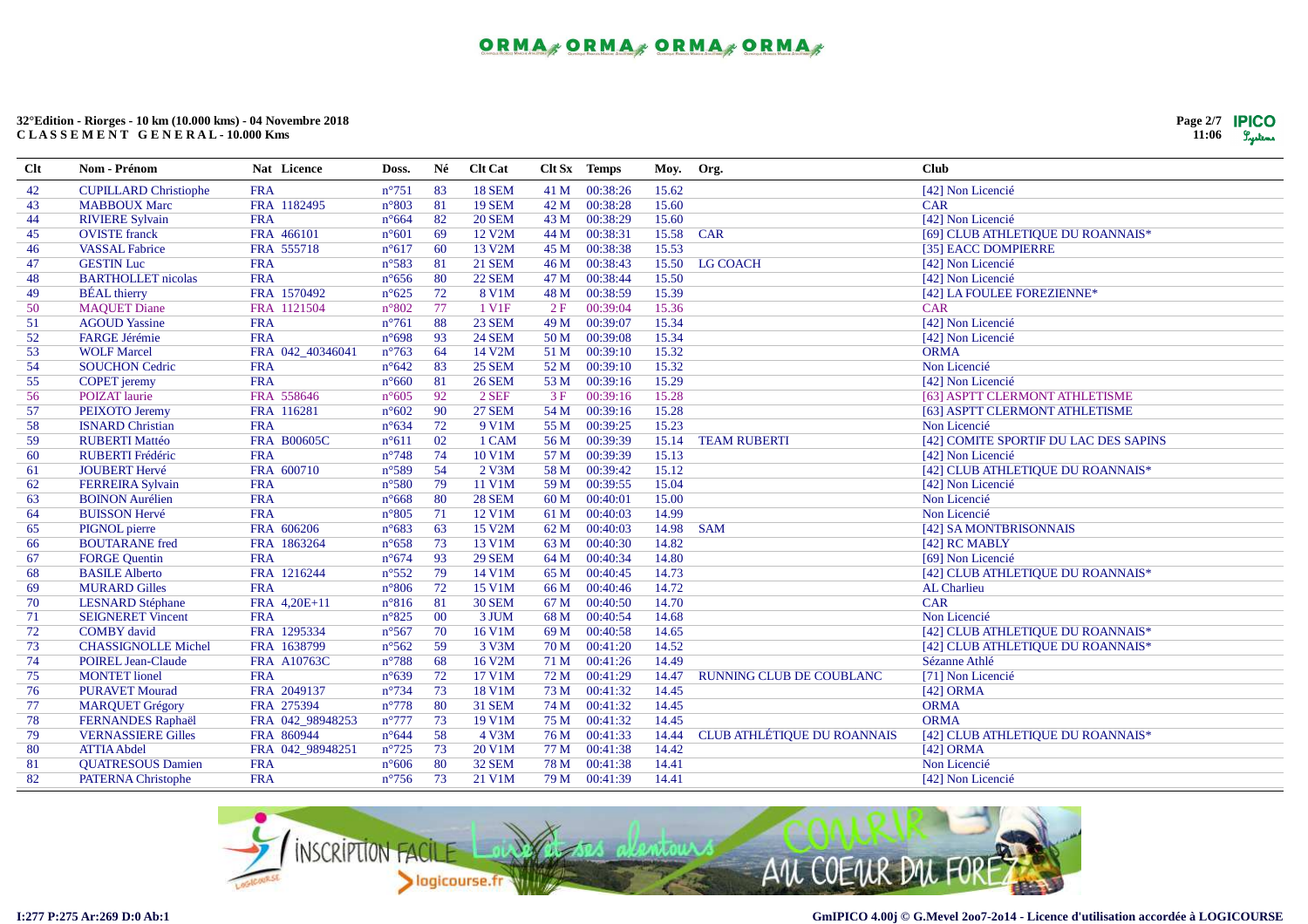

| $Cl$ t | Nom - Prénom                | Nat Licence        | Doss.           | Né  | <b>Clt Cat</b>         |                  | Clt Sx Temps   | Moy. Org. |                     | <b>Club</b>                          |
|--------|-----------------------------|--------------------|-----------------|-----|------------------------|------------------|----------------|-----------|---------------------|--------------------------------------|
| 83     | <b>OUINSON JOEL</b>         | <b>FRA</b>         | $n^{\circ}690$  | -58 | 5 V3M                  | 80 M             | 00:41:39       | 14.41     |                     | [71] Non Licencié                    |
| 84     | <b>PROMONET Bruno</b>       | <b>FRA A10790C</b> | $n^{\circ}676$  | 65  | 17 V2M                 | 81 M             | 00:41:40       | 14.40     |                     | [71] TEAM MERMILLOD TRIATHLON        |
| 85     | <b>MALLARD BRUNO</b>        | FRA 1863267        | $n^{\circ}662$  | 72  | 22 V1M                 | 82 M             | 00:41:44       | 14.38     | <b>GARGOMANÇOIS</b> | [42] RUNNING CLUB DE MABLY           |
| 86     | <b>ROCHE Eddy</b>           | <b>FRA</b>         | $n^{\circ}678$  | 71  | 23 V1M                 | 83 M             | 00:41:47       | 14.36     |                     | [42] Non Licencié                    |
| 87     | <b>JACOUET</b> donatien     | FRA 2141130        | $n^{\circ}586$  | 76  | 24 V1M                 | 84 M             | 00:42:00       | 14.29     |                     | [42] CLUB ATHLETIQUE DU ROANNAIS*    |
| 88     | <b>BRUNON</b> serge         | FRA 480742         | $n^{\circ}708$  | 57  | 6 V3M                  | 85 M             | 00:42:12       | 14.22     |                     | [37] RC VICHY                        |
| 89     | <b>CHAUMETTE Michèl</b>     | <b>FRA</b>         | $n^{\circ}$ 564 | 56  | 7 V3M                  | 86 M             | 00:42:15       | 14.20     |                     | [42] Non Licencié                    |
| 90     | LECA perrine                | FRA 1188340        | $n^{\circ}593$  | 76  | $2$ V <sub>1</sub> $F$ | 4F               | 00:42:19       | 14.18     |                     | CLUB ATHLETIQUE DU ROANNAIS*         |
| 91     | <b>ROUSSELON Kevin</b>      | <b>FRA A7099c</b>  | $n^{\circ}641$  | 79  | 25 V1M                 | 87 M             | 00:42:22       | 14.16     |                     | [71] Wild triathlon                  |
| 92     | <b>CEVRERO</b> annie        | <b>FRA</b>         | $n^{\circ}688$  | 64  | 1 V <sub>2F</sub>      | 5F               | 00:42:29       | 14.12     |                     | [10] Non Licencié                    |
| 93     | <b>NAHUM Shan</b>           | <b>FRA</b>         | $n^{\circ}765$  | 02  | 2 CAM                  | 88 M             | 00:42:31       | 14.11     |                     | Non Licencié                         |
| 94     | <b>MARTINEZ Mickael</b>     | <b>FRA</b>         | $n^{\circ}812$  | 82  | 33 SEM                 | 89 M             | 00:42:42       | 14.05     |                     | Non Licencié                         |
| 95     | <b>LARGER Gilles</b>        | FRA 2073488        | $n^{\circ}776$  | 68  | 18 V2M                 | 90 M             | 00:42:43       | 14.05     |                     | <b>ORMA</b>                          |
| 96     | <b>BRUN Julien</b>          | <b>FRA</b>         | $n^{\circ}682$  | 85  | <b>34 SEM</b>          | 91 M             | 00:42:49       | 14.01     |                     | [42] Non Licencié                    |
| 97     | <b>SALLES</b> nicolas       | <b>FRA</b>         | $n^{\circ}612$  | 70  | 26 V1M                 | 92 M             | 00:42:52       | 14.00     |                     | [42] Non Licencié                    |
| 98     | <b>MEREU Marc</b>           | FRA 941371         | $n^{\circ}638$  | 57  | 8 V3M                  | 93 M             | 00:42:59       | 13.96     |                     | [18] ASVEL VILLEURBANNE*             |
| 99     | <b>ARDEBOL Ludivine</b>     | <b>FRA</b>         | $n^{\circ}794$  | 78  | 3 V <sub>1F</sub>      | 6 F              | 00:42:59       | 13.96     |                     | <b>CSADN Mably</b>                   |
| 100    | <b>DUBANCHET Jérôme</b>     | <b>FRA</b>         | $n^{\circ}793$  | 77  | 27 V1M                 | 94 M             | 00:43:00       | 13.95     |                     | Non Licencié                         |
| 101    | <b>ZAPOTOCZNY Yohann</b>    | <b>FRA</b>         | $n^{\circ}645$  | 85  | <b>35 SEM</b>          | 95 M             | 00:43:07       | 13.92     |                     | [42] Non Licencié                    |
| 102    | <b>BONNOT Paul</b>          | <b>FRA</b>         | $n^{\circ}$ 736 | 55  | 9 V3M                  | 96 M             | 00:43:12       | 13.89     |                     | [71] Non Licencié                    |
| 103    | <b>LOMBARD</b> Joseph       | FRA 1556180        | $n^{\circ}594$  | 52  | 10 V3M                 | 97 M             | 00:43:15       | 13.87     |                     | [42] CLUB ATHLETIQUE DU ROANNAIS*    |
| 104    | <b>CAUSSE Mickael</b>       | FRA A85873C        | $n^{\circ}711$  | 87  | <b>36 SEM</b>          | 98 M             | 00:43:19       | 13.85     |                     | Non Licencié                         |
| 105    | <b>CREPIN Pierre</b>        | <b>FRA</b>         | $n^{\circ}670$  | 86  | <b>37 SEM</b>          | 99 M             | 00:43:23       | 13.83     |                     | [42] Non Licencié                    |
| 106    | <b>DELAYE</b> Stanislas     | FRA 2020185        | $n^{\circ}651$  | 95  | <b>38 SEM</b>          | 100 M            | 00:43:31       | 13.79     |                     | CLUB ATHLETIQUE DU ROANNAIS*         |
| 107    | <b>POYET Jean-Phillipe</b>  | <b>FRA</b>         | $n^{\circ}808$  | 61  | 19 V2M                 | 101 M            | 00:43:45       | 13.72     |                     | Non Licencié                         |
| 108    | <b>ROCHE Jules</b>          | <b>FRA</b>         | $n^{\circ}720$  | 00  | 4 JUM                  | 102 M            | 00:43:52       | 13.68     |                     | [42] Non Licencié                    |
| 109    | <b>MERCIER Jean-Jacques</b> | FRA 248441         | $n^{\circ}596$  | 54  | 11 V3M                 | 103 M            | 00:43:59       | 13.64     | <b>LOGICOURSE</b>   | [42] FAC ANDREZIEUX                  |
| 110    | <b>FARJOT Pierre</b>        | FRA 676931         | $n^{\circ}673$  | 49  | 1 V4M                  | 104 M            | 00:43:59       | 13.64     |                     | [42] CLUB ATHLETIQUE DU ROANNAIS*    |
| 111    | <b>COUDERT Maxime</b>       | <b>FRA</b>         | $n^{\circ}827$  | 96  | <b>39 SEM</b>          | 105 M            | 00:44:13       | 13.57     |                     | Non Licencié                         |
| 112    | <b>BALAGNY Clarisse</b>     | <b>FRA</b>         | $n^{\circ}807$  | 90  | 3 SEF                  | 7F               | 00:44:27       | 13.50     |                     | Non Licencié                         |
| 113    | <b>PRAS Jean-Luc</b>        | FRA 2068991        | $n^{\circ}715$  | 57  | 12 V3M                 | 106 M            | 00:44:28       | 13.50     |                     | [42] CLUB ATHLETIQUE DU ROANNAIS*    |
| 114    | <b>MANESSIER Arnaud</b>     | <b>FRA</b>         | $n^{\circ}755$  | 72  | 28 V1M                 | 107 <sub>M</sub> | 00:44:31       | 13.48     |                     | [42] Non Licencié                    |
| 115    | <b>NIQUE Pierre</b>         | <b>FRA</b>         | $n^{\circ}797$  | 61  | 20 V2M                 | 108 M            | 00:44:32       | 13.48     |                     | Non Licencié                         |
| 116    | <b>BOURRICANT NICOLAS</b>   | <b>FRA</b>         | $n^{\circ}669$  | 79  | 29 V1M                 | 109 M            | 00:44:36       | 13.46     |                     | [42] Non Licencié                    |
| 117    | <b>BERRY</b> Sebastien      | <b>FRA</b>         | $n^{\circ}556$  | 77  | 30 V1M                 | 110 M            | 00:44:40       | 13.44     |                     | [42] Non Licencié                    |
| 118    | <b>CHATRE</b> delphine      | <b>FRA</b>         | $n^{\circ}563$  | 90  | 4 SEF                  | 8F               | 00:44:49       | 13.39     |                     | Non Licencié                         |
| 119    | <b>GALLOT JEAN-PAUL</b>     | FRA 1821683        | $n^{\circ}582$  | 51  | 13 V3M                 | 111 M            | 00:44:52       | 13.37     |                     | [42] ATHLETIC CLUB SECTEUR MONISTROL |
| 120    | <b>BROSSAT Yohann</b>       | <b>FRA</b>         | $n^{\circ}826$  | 91  | <b>40 SEM</b>          | 112 M            | 00:44:59       | 13.34     |                     | Non Licencié                         |
| 121    | <b>DESPLANTES Gilles</b>    | <b>FRA</b>         | $n^{\circ}731$  | 51  | 14 V3M                 | 113M             | 00:45:06       | 13.30     |                     | [42] Non Licencié                    |
| 122    | <b>ROYON Nadia</b>          | <b>FRA</b>         | $n^{\circ}610$  | 84  | 5 SEF                  | 9F               | 00:45:12       | 13.28     |                     | [42] Non Licencié                    |
| 123    | <b>BENZERROUG Karim</b>     | FRA 708956         | $n^{\circ}553$  | 64  | 21 V2M                 |                  | 114 M 00:45:16 | 13.26     |                     | [42] ASM ST-ETIENNE                  |

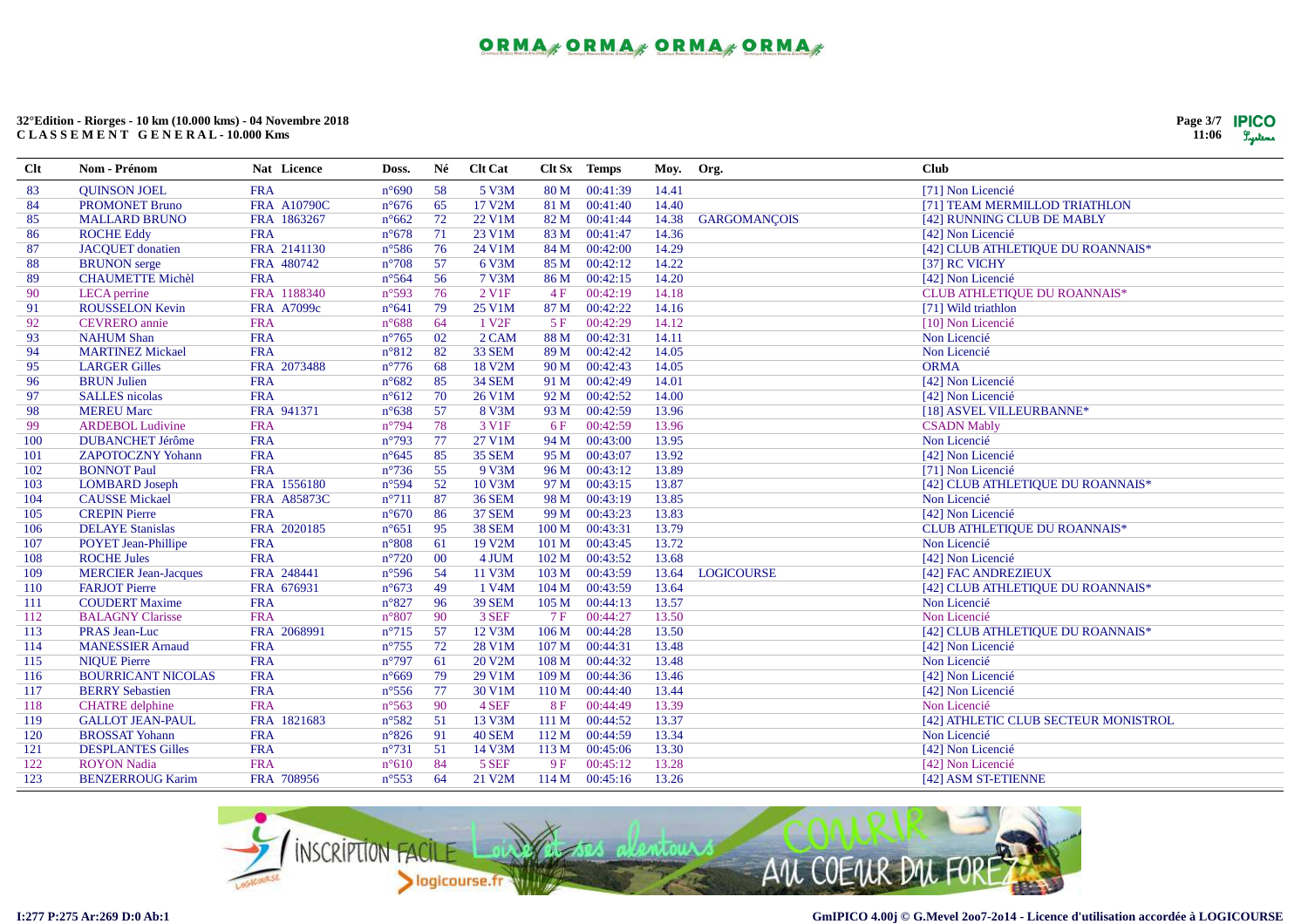| Page 4/7 | <b>IPICO</b> |
|----------|--------------|
| 11:06    | Lystems      |

| Clt | Nom - Prénom               | Nat Licence | Doss.           | Né | <b>Clt</b> Cat     |       | Clt Sx Temps | Moy.  | Org.                       | <b>Club</b>                       |
|-----|----------------------------|-------------|-----------------|----|--------------------|-------|--------------|-------|----------------------------|-----------------------------------|
| 124 | <b>MOUTET Jérémy</b>       | <b>FRA</b>  | $n^{\circ}732$  | 90 | 41 SEM             | 115 M | 00:45:23     | 13.23 |                            | [42] Non Licencié                 |
| 125 | <b>BEL Sylvain</b>         | <b>FRA</b>  | $n^{\circ}735$  | 84 | 42 SEM             | 116M  | 00:45:25     | 13.22 |                            | [17] Non Licencié                 |
| 126 | <b>TERRENOIRE Franck</b>   | <b>FRA</b>  | $n^{\circ}779$  | 69 | 22 V2M             | 117 M | 00:45:33     | 13.17 |                            | Non Licencié                      |
| 127 | <b>RIVET Aurélie</b>       | FRA 1968815 | $n^{\circ}653$  | 95 | 6 SEF              | 10F   | 00:45:35     | 13.16 |                            | [42] CLUB ATHLETIQUE DU ROANNAIS* |
| 128 | <b>NIQUE Alain</b>         | <b>FRA</b>  | $n^{\circ}762$  | 66 | 23 V2M             | 118 M | 00:45:38     | 13.15 |                            | <b>CSADN</b>                      |
| 129 | <b>PAQUET Marine</b>       | <b>FRA</b>  | $n^{\circ}663$  | 89 | 7 SEF              | 11F   | 00:45:38     | 13.15 |                            | [18] Non Licencié                 |
| 130 | <b>VERRIERE</b> Lydie      | <b>FRA</b>  | $n^{\circ}620$  | 85 | 8 SEF              | 12F   | 00:45:43     | 13.13 |                            | [42] Non Licencié                 |
| 131 | <b>DEGRANDI Hervé</b>      | FRA 659135  | $n^{\circ}772$  | 59 | 15 V3M             | 119 M | 00:45:46     | 13.11 |                            | Saone Mont d'Or Nature            |
| 132 | <b>BONIN</b> henri         | <b>FRA</b>  | $n^{\circ}560$  | 64 | 24 V2M             | 120 M | 00:45:51     | 13.09 |                            | [42] Non Licencié                 |
| 133 | <b>BLEIN Mickael</b>       | <b>FRA</b>  | $n^{\circ}646$  | 84 | 43 SEM             | 121 M | 00:45:54     | 13.08 |                            | [42] Non Licencié                 |
| 134 | <b>BIANCHINI</b> frederic  | <b>FRA</b>  | $n^{\circ}559$  | 80 | 44 SEM             | 122 M | 00:46:04     | 13.03 |                            | [42] Non Licencié                 |
| 135 | <b>ANDRE Franck</b>        | <b>FRA</b>  | $n^{\circ}713$  | 73 | 31 V1M             | 123M  | 00:46:09     | 13.00 |                            | [42] ORMA                         |
| 136 | <b>MARCHAND Fred</b>       | <b>FRA</b>  | $n^{\circ}637$  | 93 | 45 SEM             | 124 M | 00:46:12     | 12.99 |                            | [42] Non Licencié                 |
| 137 | <b>VERNAY Damien</b>       | <b>FRA</b>  | $n^{\circ}790$  | 00 | 5 JUM              | 125 M | 00:46:15     | 12.97 |                            | Roannais Foot 42                  |
| 138 | <b>BOUVET Arthur</b>       | <b>FRA</b>  | $n^{\circ}782$  | 86 | <b>46 SEM</b>      | 126 M | 00:46:16     | 12.97 |                            | Non Licencié                      |
| 139 | <b>BIZEBARD</b> Adrien     | <b>FRA</b>  | $n^{\circ}686$  | 84 | <b>47 SEM</b>      | 127 M | 00:46:19     | 12.96 |                            | [42] Non Licencié                 |
| 140 | <b>CHAMBOST</b> Jonathan   | <b>FRA</b>  | $n^{\circ}718$  | 84 | 48 SEM             | 128 M | 00:46:19     | 12.96 |                            | [42] Non Licencié                 |
| 141 | <b>NADAL Pierre</b>        | <b>FRA</b>  | $n^{\circ}775$  | 81 | <b>49 SEM</b>      | 129 M | 00:46:23     | 12.94 |                            | Non Licencié                      |
| 142 | <b>DOUCE ALEXA</b>         | FRA 1557122 | $n^{\circ}577$  | 73 | 4 V1F              | 13F   | 00:46:24     | 12.93 |                            | [42] LA FOULEE FOREZIENNE*        |
| 143 | <b>CASSE Béatrice</b>      | <b>FRA</b>  | $n^{\circ}764$  | 83 | 9 SEF              | 14F   | 00:46:26     | 12.92 |                            | <b>ORMA</b>                       |
| 144 | <b>ECHALIER Lisa</b>       | <b>FRA</b>  | $n^{\circ}813$  | 90 | <b>10 SEF</b>      | 15F   | 00:46:44     | 12.84 |                            | Non Licencié                      |
| 145 | <b>ROYER Christophe</b>    | <b>FRA</b>  | $n^{\circ}700$  | 66 | 25 V2M             | 130 M | 00:46:48     | 12.82 |                            | [42] Non Licencié                 |
| 146 | <b>VERRIERE Céline</b>     | <b>FRA</b>  | $n^{\circ}619$  | 78 | 5 V1F              | 16F   | 00:46:50     | 12.81 |                            | [42] Non Licencié                 |
| 147 | <b>DUPIN</b> didier        | <b>FRA</b>  | $n^{\circ}579$  | 72 | 32 V1M             | 131 M | 00:47:07     | 12.74 | <b>LA FOULÉE PARIODINE</b> | [42] Non Licencié                 |
| 148 | <b>TEILHOL</b> philippe    | <b>FRA</b>  | $n^{\circ}685$  | 68 | 26 V2M             | 132 M | 00:47:07     | 12.74 |                            | [42] Non Licencié                 |
| 149 | <b>THOMAS Sébastien</b>    | <b>FRA</b>  | $n^{\circ}729$  | 78 | 33 V1M             | 133 M | 00:47:22     | 12.67 |                            | [42] Non Licencié                 |
| 150 | <b>QUENOT Rodolphe</b>     | <b>FRA</b>  | $n^{\circ}785$  | 83 | <b>50 SEM</b>      | 134 M | 00:47:27     | 12.65 |                            | Tennis Club de Riorges            |
| 151 | <b>MAREY Laurent</b>       | <b>FRA</b>  | $n^{\circ}727$  | 71 | 34 V1M             | 135 M | 00:47:31     | 12.63 |                            | [42] Non Licencié                 |
| 152 | <b>MOLIERE</b> nicole      | FRA 1216242 | $n^{\circ}597$  | 60 | 2 V <sub>2F</sub>  | 17F   | 00:47:46     | 12.56 | <b>LICENCE</b>             | [42] CLUB ATHLETIQUE DU ROANNAIS* |
| 153 | <b>RISI Xavier</b>         | <b>FRA</b>  | $n^{\circ}804$  | 50 | 16 V3M             | 136 M | 00:47:46     | 12.56 |                            | Non Licencié                      |
| 154 | <b>CHAMBOST Aurélien</b>   | <b>FRA</b>  | $n^{\circ}$ 744 | 83 | 51 SEM             | 137 M | 00:47:55     | 12.52 |                            | [42] Non Licencié                 |
| 155 | <b>INTERNICOLA Thomas</b>  | <b>FRA</b>  | $n^{\circ}585$  | 90 | <b>52 SEM</b>      | 138 M | 00:47:58     | 12.51 | <b>AMAR</b>                | Non Licencié                      |
| 156 | <b>GRISIGLIONE Sylvain</b> | <b>FRA</b>  | $n^{\circ}723$  | 82 | <b>53 SEM</b>      | 139 M | 00:48:14     | 12.44 |                            | [42] Non Licencié                 |
| 157 | <b>CADILLON Christian</b>  | <b>FRA</b>  | $n^{\circ}687$  | 59 | 17 V3M             | 140 M | 00:48:25     | 12.39 |                            | [42] Non Licencié                 |
| 158 | <b>COELHO</b> Anthony      | <b>FRA</b>  | $n^{\circ}791$  | 86 | <b>54 SEM</b>      | 141 M | 00:48:34     | 12.35 |                            | Non Licencié                      |
| 159 | <b>DURANTET Bernard</b>    | <b>FRA</b>  | $n^{\circ}774$  | 54 | 18 V3M             | 142 M | 00:48:44     | 12.31 |                            | Non Licencié                      |
| 160 | <b>LATRICHE</b> valérie    | <b>FRA</b>  | $n^{\circ}592$  | 78 | 6 V1F              | 18F   | 00:48:53     | 12.28 |                            | Non Licencié                      |
| 161 | <b>DECHAVANNE</b> yves     | <b>FRA</b>  | $n^{\circ}573$  | 49 | 2 V <sub>4</sub> M | 143 M | 00:48:56     | 12.27 |                            | [42] Non Licencié                 |
| 162 | <b>ROCHE Anaelle</b>       | <b>FRA</b>  | $n^{\circ}608$  | 90 | <b>11 SEF</b>      | 19F   | 00:48:58     | 12.26 |                            | [42] Non Licencié                 |
| 163 | <b>COPPÉRÉ Erwann</b>      | <b>FRA</b>  | $n^{\circ}$ 568 | 77 | 35 V1M             | 144 M | 00:48:58     | 12.25 | <b>LA FOULÉE PARIODINE</b> | [42] Non Licencié                 |
| 164 | <b>COUDERT</b> christian   | <b>FRA</b>  | $n^{\circ}661$  | 58 | 19 V3M             | 145 M | 00:49:00     | 12.25 |                            | [42] Non Licencié                 |

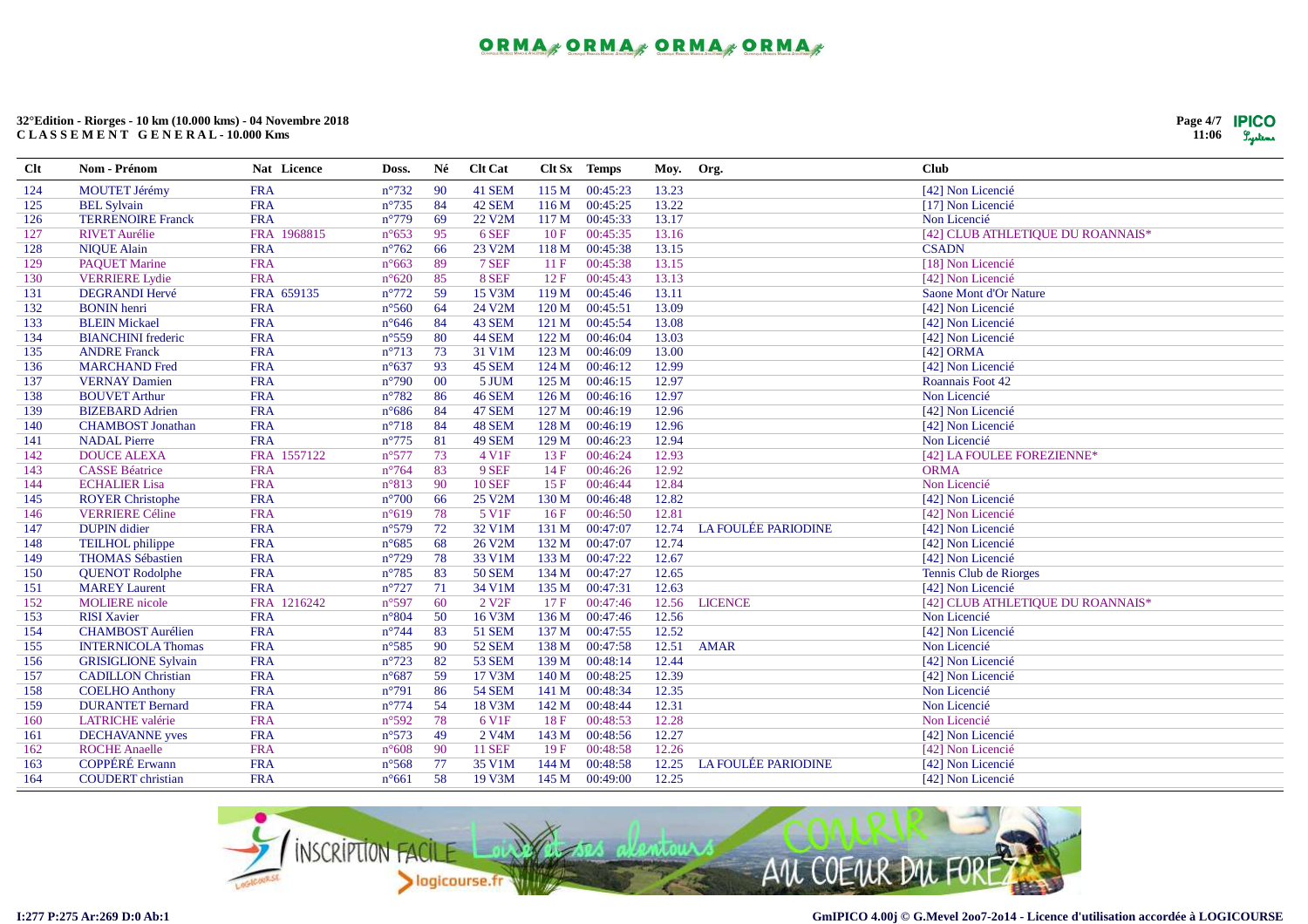

| $Cl$ t | Nom - Prénom                | Nat Licence      | Doss.           | Né | <b>Clt Cat</b>    |       | Clt Sx Temps | Moy.  | Org.                       | <b>Club</b>                       |
|--------|-----------------------------|------------------|-----------------|----|-------------------|-------|--------------|-------|----------------------------|-----------------------------------|
| 165    | <b>JOLY Stéphane</b>        | <b>FRA</b>       | $n^{\circ}587$  | 71 | 36 V1M            | 146 M | 00:49:00     | 12.25 |                            | [69] Non Licencié                 |
| 166    | <b>DEGOUTTE Vincent</b>     | <b>FRA</b>       | $n^{\circ}672$  | 83 | <b>55 SEM</b>     | 147 M | 00:49:10     | 12.20 |                            | [42] Non Licencié                 |
| 167    | <b>BESSON</b> Ludovic       | <b>FRA</b>       | $n^{\circ}558$  | 78 | 37 V1M            | 148 M | 00:49:12     | 12.20 |                            | [42] Non Licencié                 |
| 168    | <b>DEGRANGES Alain</b>      | FRA 1692274      | $n^{\circ}650$  | 57 | 20 V3M            | 149 M | 00:49:14     | 12.19 |                            | [42] CLUB ATHLETIQUE DU ROANNAIS* |
| 169    | <b>VÉROT Pierre-Olivier</b> | <b>FRA</b>       | $n^{\circ}618$  | 71 | 38 V1M            | 150 M | 00:49:19     | 12.17 |                            | [42] Non Licencié                 |
| 170    | <b>CARRE Louise</b>         | <b>FRA</b>       | $n^{\circ}$ 746 | 93 | <b>12 SEF</b>     | 20F   | 00:49:26     | 12.14 |                            | [42] Non Licencié                 |
| 171    | <b>ACHAINTRE Vanessa</b>    | FRA 1950018      | $n^{\circ}665$  | 80 | <b>13 SEF</b>     | 21F   | 00:49:35     | 12.10 |                            | [42] CLUB ATHLETIQUE DU ROANNAIS* |
| 172    | <b>BERNARDIN</b> dominique  | <b>FRA</b>       | $n^{\circ}554$  | 70 | 39 V1M            | 151 M | 00:49:37     | 12.09 |                            | [42] Non Licencié                 |
| 173    | <b>ELBRIAK Redwane</b>      | <b>FRA</b>       | $n^{\circ}822$  | 77 | 40 V1M            | 152 M | 00:49:49     | 12.05 |                            | Non Licencié                      |
| 174    | DA COSTA anais              | <b>FRA</b>       | $n^{\circ}570$  | 86 | <b>14 SEF</b>     | 22F   | 00:49:55     | 12.02 | <b>AMAZONE SISTER</b>      | [42] Non Licencié                 |
| 175    | <b>LAFORET</b> Johanna      | <b>FRA</b>       | $n^{\circ}590$  | 91 | <b>15 SEF</b>     | 23F   | 00:49:58     | 12.01 | <b>LA FOULÉE PARIODINE</b> | [42] Non Licencié                 |
| 176    | <b>CARTAL ERIC</b>          | <b>FRA</b>       | $n^{\circ}697$  | 84 | <b>56 SEM</b>     | 153 M | 00:50:06     | 11.98 |                            | [42] Non Licencié                 |
| 177    | <b>COLLET Pierre</b>        | <b>FRA</b>       | $n^{\circ}$ 566 | 50 | 21 V3M            | 154 M | 00:50:17     | 11.93 |                            | Non Licencié                      |
| 178    | <b>PISTER</b> marine        | <b>FRA</b>       | $n^{\circ}603$  | 97 | 1 ESF             | 24 F  | 00:50:25     | 11.90 |                            | [42] Non Licencié                 |
| 179    | <b>JARRIOT Rachel</b>       | <b>FRA</b>       | $n^{\circ}635$  | 69 | 3 V <sub>2F</sub> | 25F   | 00:50:27     | 11.90 |                            | [42] Non Licencié                 |
| 180    | <b>GAUDIN</b> Anaïs         | <b>FRA</b>       | $n^{\circ}703$  | 90 | <b>16 SEF</b>     | 26F   | 00:50:36     | 11.86 |                            | [71] Non Licencié                 |
| 181    | <b>CASTELLA Guillaume</b>   | <b>FRA</b>       | $n^{\circ}753$  | 74 | 41 V1M            | 155 M | 00:50:37     | 11.86 |                            | [42] Non Licencié                 |
| 182    | <b>CASTELLA Théo</b>        | FRA 042_98947666 | $n^{\circ}754$  | 02 | 3 CAM             | 156 M | 00:50:37     | 11.86 |                            | [42] ORMA                         |
| 183    | <b>GOURSEAU Véronique</b>   | <b>FRA</b>       | $n^{\circ}632$  | 68 | 4 V <sub>2F</sub> | 27 F  | 00:50:44     | 11.83 |                            | [42] Non Licencié                 |
| 184    | <b>ROULENDES Emma</b>       | <b>FRA</b>       | $n^{\circ}679$  | 02 | 1 CAF             | 28F   | 00:50:45     | 11.82 |                            | [92] Non Licencié                 |
| 185    | <b>ROULENDES Richard</b>    | FRA 295085       | $n^{\circ}680$  | 67 | 27 V2M            | 157 M | 00:50:45     | 11.82 |                            | [45] USM MONTARGIS                |
| 186    | <b>FOREST Marc</b>          | FRA 1289709      | $n^{\circ}581$  | 55 | 22 V3M            | 158 M | 00:51:07     | 11.74 |                            | [42] CLUB ATHLETIQUE DU ROANNAIS* |
| 187    | <b>VIZIER Johan</b>         | <b>FRA</b>       | $n^{\circ}621$  | 77 | 42 V1M            | 159 M | 00:51:12     | 11.72 |                            | [42] Non Licencié                 |
| 188    | <b>COTE</b> pascal          | <b>FRA</b>       | $n^{\circ}649$  | 66 | 28 V2M            | 160 M | 00:51:13     | 11.72 |                            | [42] Non Licencié                 |
| 189    | <b>BURNICHON Philippe</b>   | <b>FRA</b>       | $n^{\circ}740$  | 62 | 29 V2M            | 161 M | 00:51:16     | 11.71 |                            | [42] Non Licencié                 |
| 190    | <b>MARESQ Anthony</b>       | <b>FRA</b>       | $n^{\circ}759$  | 89 | <b>57 SEM</b>     | 162 M | 00:51:17     | 11.70 |                            | [42] Non Licencié                 |
| 191    | <b>CREPEL Alexandre</b>     | <b>FRA</b>       | $n^{\circ}628$  | 86 | <b>58 SEM</b>     | 163 M | 00:51:21     | 11.68 |                            | [42] Non Licencié                 |
| 192    | <b>ROULENDES Sébastien</b>  | <b>FRA</b>       | $n^{\circ}706$  | 71 | 43 V1M            | 164 M | 00:51:22     | 11.68 |                            | [42] Non Licencié                 |
| 193    | <b>GLATARD Sébastien</b>    | FRA 2108721      | $n^{\circ}814$  | 87 | <b>59 SEM</b>     | 165 M | 00:51:24     | 11.68 |                            | <b>CAR</b>                        |
| 194    | <b>DEGOUTTE Lionel</b>      | <b>FRA</b>       | $n^{\circ}671$  | 77 | 44 V1M            | 166 M | 00:51:39     | 11.62 |                            | [74] Non Licencié                 |
| 195    | <b>BERNIZET Lucille</b>     | <b>FRA</b>       | $n^{\circ}818$  | 88 | <b>17 SEF</b>     | 29F   | 00:51:48     | 11.58 |                            | Non Licencié                      |
| 196    | <b>SOTTON Christophe</b>    | <b>FRA</b>       | $n^{\circ}613$  | 69 | 30 V2M            | 167 M | 00:51:48     | 11.58 |                            | [42] Non Licencié                 |
| 197    | <b>FERNANDES Fanny</b>      | FRA 042_15602011 | $n^{\circ}801$  | 02 | $2$ CAF           | 30 F  | 00:51:56     | 11.55 |                            | <b>ORMA</b>                       |
| 198    | <b>ROCQUET Alison</b>       | <b>FRA</b>       | $n^{\circ}609$  | 93 | <b>18 SEF</b>     | 31 F  | 00:51:56     | 11.55 |                            | [42] Non Licencié                 |
| 199    | <b>BLANDIN Didier</b>       | <b>FRA</b>       | $n^{\circ}716$  | 67 | 31 V2M            | 168 M | 00:52:00     | 11.54 |                            | [69] Non Licencié                 |
| 200    | <b>DANEROLLES Pascal</b>    | FRA 042_57091089 | $n^{\circ}760$  | 51 | 23 V3M            | 169 M | 00:52:01     | 11.54 |                            | $[42]$ AMAR                       |
| 201    | LE BOURDONNEC Sophie        | <b>FRA</b>       | $n^{\circ}747$  | 82 | <b>19 SEF</b>     | 32 F  | 00:52:24     | 11.45 |                            | [42] Non Licencié                 |
| 202    | <b>RICARD Philippe</b>      | FRA 042_98946847 | $n^{\circ}737$  | 60 | 32 V2M            | 170 M | 00:52:27     | 11.44 |                            | [42] ORMA                         |
| 203    | <b>GOLLIARD</b> raphael     | <b>FRA</b>       | $n^{\circ}702$  | 79 | 45 V1M            | 171 M | 00:52:30     | 11.43 |                            | Non Licencié                      |
| 204    | <b>VERMOREL Gaëtan</b>      | <b>FRA</b>       | $n^{\circ}643$  | 90 | 60 SEM            | 172 M | 00:52:37     | 11.40 |                            | Non Licencié                      |
| 205    | <b>ANDRE ESTELLE</b>        | <b>FRA</b>       | $n^{\circ}551$  | 81 | <b>20 SEF</b>     | 33 F  | 00:52:39     | 11.40 |                            | [42] Non Licencié                 |

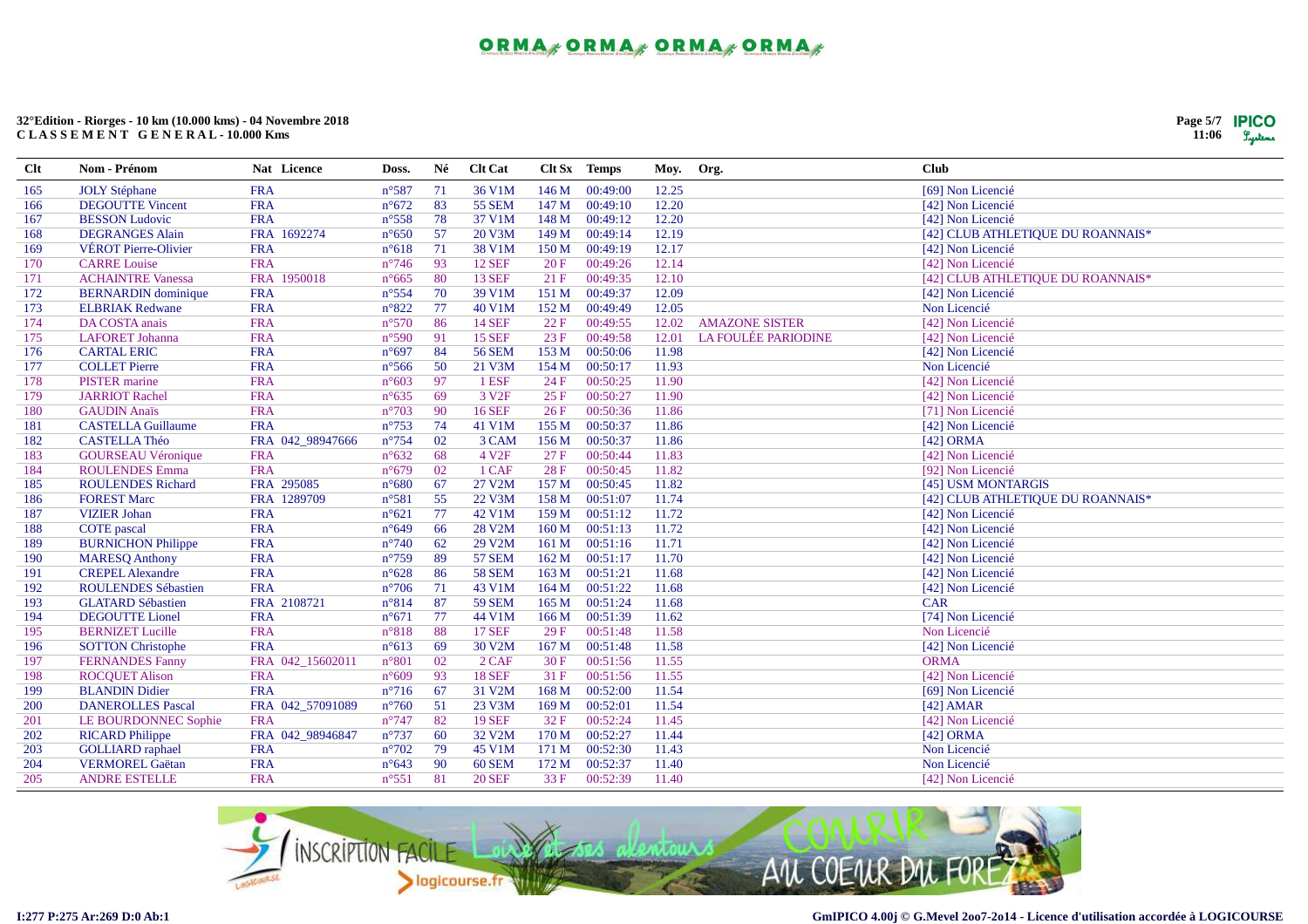| Page 6/7 | <b>IPICO</b> |
|----------|--------------|
| 11:06    | Lystems      |

| <b>Clt</b> | Nom - Prénom                | Nat Licence        | Doss.          | Né  | <b>Clt Cat</b>     |       | Clt Sx Temps | Moy. Org. |                         | <b>Club</b>                       |
|------------|-----------------------------|--------------------|----------------|-----|--------------------|-------|--------------|-----------|-------------------------|-----------------------------------|
| 206        | <b>AMIRAT Lucie</b>         | <b>FRA</b>         | $n^{\circ}707$ | 93  | <b>21 SEF</b>      | 34 F  | 00:52:39     | 11.40     |                         | [42] Non Licencié                 |
| 207        | <b>ARSALE Audrey</b>        | <b>FRA</b>         | $n^{\circ}749$ | 79  | 7 V1F              | 35F   | 00:52:40     | 11.39     |                         | [42] Non Licencié                 |
| 208        | <b>OUINON Pascale</b>       | <b>FRA</b>         | $n^{\circ}607$ | 72  | 8 V1F              | 36F   | 00:52:44     | 11.38     |                         | [42] Non Licencié                 |
| 209        | <b>ETHIEN Maxence</b>       | FRA 1990917        | $n^{\circ}795$ | 00  | 6 JUM              | 173 M | 00:52:51     | 11.35     |                         | La foulée forézienne              |
| 210        | <b>DECLAS</b> Pascal        | <b>FRA</b>         | $n^{\circ}780$ | 67  | 33 V2M             | 174 M | 00:52:52     | 11.35     |                         | Non Licencié                      |
| 211        | <b>SEURRE Patrick</b>       | <b>FRA</b>         | $n^{\circ}820$ | 61  | 34 V2M             | 175 M | 00:53:01     | 11.32     |                         | Non Licencié                      |
| 212        | <b>JACQUET Mounira</b>      | FRA 1410340        | $n^{\circ}728$ | 74  | 9 V1F              | 37 F  | 00:53:01     | 11.32     |                         | [42] CLUB ATHLETIQUE DU ROANNAIS* |
| 213        | <b>BERNE</b> patrick        | FRA 1550320        | $n^{\circ}555$ | 60  | 35 V2M             | 176 M | 00:53:03     | 11.31     |                         | [42] LA FOULEE FOREZIENNE*        |
| 214        | <b>CHAPIRON Christian</b>   | <b>FRA</b>         | $n^{\circ}741$ | 60  | 36 V2M             | 177 M | 00:53:15     | 11.27     |                         | [42] Non Licencié                 |
| 215        | <b>LELY Maud</b>            | <b>FRA</b>         | $n^{\circ}757$ | 81  | <b>22 SEF</b>      | 38F   | 00:53:26     | 11.23     |                         | [42] Non Licencié                 |
| 216        | <b>LELY</b> Yannick         | <b>FRA</b>         | $n^{\circ}758$ | 80  | 61 SEM             | 178 M | 00:53:26     | 11.23     |                         | [42] Non Licencié                 |
| 217        | <b>POIREL Baptiste</b>      | <b>FRA A10766C</b> | $n^{\circ}789$ | 02  | 4 CAM              | 179 M | 00:53:32     | 11.21     |                         | Sézanne Athlé                     |
| 218        | <b>PISTER</b> pierre        | <b>FRA</b>         | $n^{\circ}604$ | 57  | 24 V3M             | 180 M | 00:53:33     | 11.21     |                         | [19] Non Licencié                 |
| 219        | <b>AUVOLAT Maxime</b>       | <b>FRA</b>         | $n^{\circ}693$ | -90 | 62 SEM             | 181 M | 00:53:40     | 11.18     |                         | [69] Non Licencié                 |
| 220        | <b>VETARD Arnaud</b>        | <b>FRA</b>         | $n^{\circ}696$ | 78  | 46 V1M             | 182 M | 00:53:42     | 11.18     |                         | Non Licencié                      |
| 221        | <b>BLANCHARD-GROS Marie</b> | <b>FRA</b>         | $n^{\circ}742$ | 97  | $2$ ESF            | 39 F  | 00:53:45     | 11.16     |                         | [42] Non Licencié                 |
| 222        | PROMONET Nelly              | <b>FRA</b>         | $n^{\circ}677$ | 66  | 5 V <sub>2F</sub>  | 40 F  | 00:54:12     | 11.07     |                         | [71] Non Licencié                 |
| 223        | <b>COUSSE</b> Yvette        | FRA 042_40346273   | $n^{\circ}721$ | 56  | 1 V3F              | 41F   | 00:54:21     | 11.04     |                         | $[42]$ AMAR                       |
| 224        | <b>GRANDFILS Jean Pol</b>   | <b>FRA</b>         | $n^{\circ}584$ | 43  | 3 V <sub>4</sub> M | 183 M | 00:54:26     | 11.02     |                         | [34] Non Licencié                 |
| 225        | DI GIUSTO stéphanie         | FRA 2143610        | $n^{\circ}576$ | 76  | 10 V1F             | 42 F  | 00:54:28     | 11.02     |                         | [42] CLUB ATHLETIQUE DU ROANNAIS* |
| 226        | <b>DUCLOS</b> Pierre        | <b>FRA</b>         | $n^{\circ}709$ | 64  | 37 V2M             | 184 M | 00:54:32     | 11.01     | LES CHEVREUILS FÉLINOIS | [42] Non Licencié                 |
| 227        | <b>VIGNAUD Isabelle</b>     | <b>FRA</b>         | $n^{\circ}743$ | 62  | 6 V <sub>2F</sub>  | 43 F  | 00:54:58     | 10.92     |                         | [42] Non Licencié                 |
| 228        | <b>THEVENET Dominic</b>     | <b>FRA</b>         | $n^{\circ}724$ | 65  | 38 V2M             | 185 M | 00:55:11     | 10.87     |                         | [42] Non Licencié                 |
| 229        | DEAL amandine               | <b>FRA</b>         | $n^{\circ}630$ | 84  | <b>23 SEF</b>      | 44 F  | 00:55:13     | 10.87     |                         | [42] Non Licencié                 |
| 230        | <b>LACOMBE Marie Emilie</b> | FRA 042_60221708   | $n^{\circ}799$ | 02  | 3 CAF              | 45 F  | 00:55:34     | 10.80     |                         | <b>ORMA</b>                       |
| 231        | <b>TRAVARD</b> olivier      | <b>FRA</b>         | $n^{\circ}654$ | 78  | 47 V1M             | 186 M | 00:55:43     | 10.77     |                         | [42] Non Licencié                 |
| 232        | <b>MALIGE Karim</b>         | <b>FRA</b>         | $n^{\circ}595$ | 74  | 48 V1M             | 187 M | 00:55:45     | 10.76     |                         | [42] Non Licencié                 |
| 233        | <b>POIREL Céline</b>        | FRA 1576462        | $n^{\circ}786$ | 73  | 11 V1F             | 46F   | 00:55:50     | 10.75     |                         | Sézanne Athlé                     |
| 234        | <b>LEFRANC CLOTHIDE</b>     | <b>FRA</b>         | $n^{\circ}771$ | 82  | <b>24 SEF</b>      | 47 F  | 00:55:58     | 10.72     |                         | Non Licencié                      |
| 235        | <b>LEFRANC JULIEN</b>       | <b>FRA</b>         | $n^{\circ}767$ | 83  | 63 SEM             | 188 M | 00:55:59     | 10.72     |                         | <b>CCRA</b>                       |
| 236        | <b>BERGERON</b> audrey      | <b>FRA</b>         | $n^{\circ}657$ | 75  | 12 V1F             | 48F   | 00:56:12     | 10.68     |                         | [42] Non Licencié                 |
| 237        | <b>THEVENON Aurélie</b>     | <b>FRA</b>         | $n^{\circ}615$ | 81  | <b>25 SEF</b>      | 49 F  | 00:56:31     | 10.62     |                         | [42] Non Licencié                 |
| 238        | <b>BERTHET Herve</b>        | FRA 2086790        | $n^{\circ}557$ | 69  | 39 V2M             | 189 M | 00:56:31     | 10.62     |                         | [42] LA FOULEE FOREZIENNE*        |
| 239        | <b>DECLAS</b> Jean-Marc     | <b>FRA</b>         | $n^{\circ}781$ | 64  | 40 V2M             | 190 M | 00:56:51     | 10.56     |                         | Non Licencié                      |
| 240        | <b>MICHAUD Nadine</b>       | <b>FRA</b>         | $n^{\circ}817$ | 68  | 7 V <sub>2F</sub>  | 50F   | 00:57:09     | 10.50     |                         | Non Licencié                      |
| 241        | <b>BURNOT</b> marylene      | <b>FRA</b>         | $n^{\circ}627$ | 94  | <b>26 SEF</b>      | 51F   | 00:57:30     | 10.44     |                         | [42] Non Licencié                 |
| 242        | <b>BONNOT</b> marc          | FRA 1749509        | $n^{\circ}694$ | 51  | 25 V3M             | 191 M | 00:57:38     | 10.41     |                         | [42] CLUB ATHLETIQUE DU ROANNAIS* |
| 243        | <b>TREILLE Marlène</b>      | <b>FRA</b>         | $n^{\circ}681$ | 82  | <b>27 SEF</b>      | 52 F  | 00:57:40     | 10.41     |                         | [42] Non Licencié                 |
| 244        | <b>ROCHE</b> Isabelle       | <b>FRA</b>         | $n^{\circ}719$ | 66  | 8 V <sub>2F</sub>  | 53 F  | 00:57:44     | 10.40     |                         | [42] Non Licencié                 |
| 245        | <b>WALLART MARIKA</b>       | <b>FRA</b>         | $n^{\circ}622$ | 84  | <b>28 SEF</b>      | 54 F  | 00:57:54     | 10.37     | <b>INTERSPORT MABLY</b> | [42] Non Licencié                 |
| 246        | <b>COPET Thierry</b>        | <b>FRA</b>         | $n^{\circ}819$ | 61  | 41 V2M             | 192 M | 00:58:03     | 10.34     |                         | Non Licencié                      |